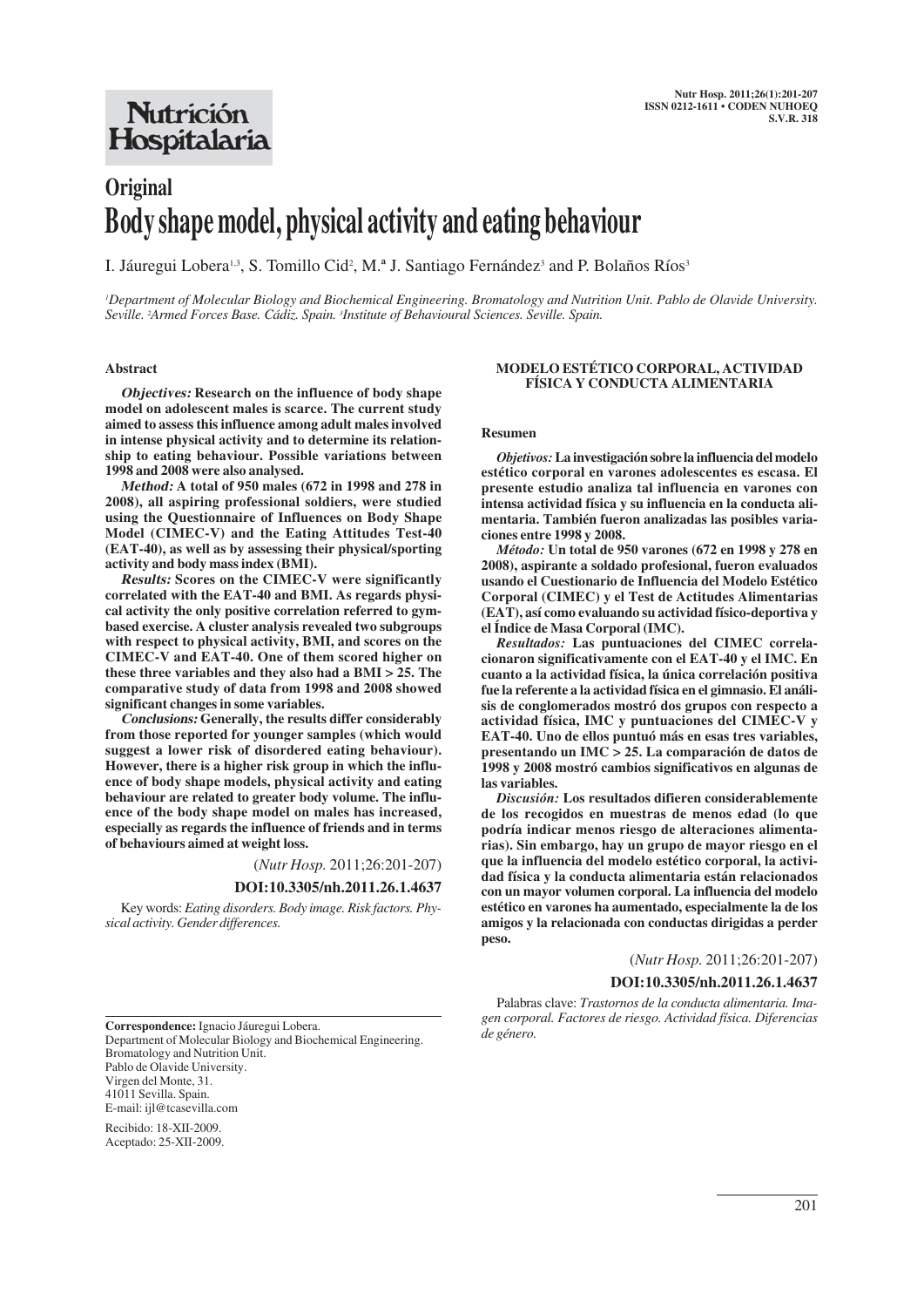## **Abbreviations**

CIMEC: Questionnaire of Influences on Body Shape Model.

CIMEC-V: Questionnaire of Influences on Body Shape Model-Males.

BAT: Body Attitudes Test.

EAT: Eating Attitudes Test; EAT-26: Eating Attitudes Test-26 items; EAT-40: Eating Attitudes Test-40 items.

BMI: Body Mass Index.

CIMOV-2: Armed Forces Training Centre, number 2.

EDE: Eating Disorders Examination.

ANOVA: Analysis of Variance.

## **Introduction**

Research has consistently reported the relevance of socio-cultural influences with respect to a thin body image, especially in girls, $\frac{1}{2}$  and it has been shown that dieting in order to obtain an ideal body constitutes the greatest risk for the development of eating disorders. Body image and identity develop in early childhood under the influence of various factors,<sup>2-8</sup> and family eating behaviour, weight and body concerns, and certain symptoms such as depression are all risk factors for developing eating disorders. Indeed, the family context is considered a primary psychosocial influence as regards vulnerability to eating disorders.<sup>9-11</sup>

Research on the influence of prevailing body-image stereotypes has centred on young females and tools have been designed to assess this influence in both normal and clinical populations.12 One such tool, the Questionnaire of Influences on Body Shape Model (CIMEC), was subsequently adapted (CIMEC-V) for use with males<sup>13</sup> and has been validated for assessing socio-cultural influences on body image in adolescents (females and males) and patients with eating disorders. A comparative study of these influences on young males and females showed significant gender differences,<sup>14</sup> and similar significant differences between patients with anorexia nervosa and controls have also been reported.13 Although less widely recognised, body dissatisfaction among boys is a fact. However, the way in which social factors can determine such dissatisfaction has yet to be studied in detail. It is sometimes expressed as a desire for thinness or as the longing for a muscular build.15

Research in a population of 12-to 21-year-old females16 has shown that scores on the CIMEC are more altered than are those obtained on the Body Attitudes Test (BAT) or the Eating Attitudes Test-40 (EAT-40). Cultural differences have also been analysed and studies have found differences between Mexican and Spanish adolescent girls with risk behaviour for eating disorder and body-image development, as well as higher levels of body dissatisfaction in Latin-American compared with Spanish adolescents. These findings have been attributed to a greater influence of socio-cultural factors among Latin-American adolescents.17,18

An interesting finding is that the CIMEC-V correlates with instruments such as the EAT-26 but not with BMI.<sup>13</sup> As the correlation between the EAT and BMI has been extensively documented in adolescents.<sup>19</sup> it would seem that in males the relationship between social influences and eating behaviour is not significantly determined by body size. Generally, young males would be less vulnerable to peer pressure that promotes weight control.

Sport and physical activity are also usually included as potential risk factors for the appearance of eating disorders. According to most research on the subject there are three possible mechanisms that might explain the relationship between sports activity and eating disorders: a) Individuals might be attracted toward sport as a way of hiding their pathology behind behavioural stereotypes already associated with a given sporting activity. Thus, an efficient method for losing weight would be obtained; b) There could be a causal relationship, as in activity anorexia, or a cause generated by a pressure in some sports to lose weight; or c) The relationship could also be akin to a precipitating factor, with vulnerability in certain individuals leading them to eating disorders through intense sporting activity.20

Another issue is the difference in potential risk associated with different sporting disciplines. In this regard it has been found that aesthetic sports (such as rhythmic and artistic gymnastics, artistic skating, synchronised swimming, dance and ballet) increase the risk for eating disorders, and several studies report a high prevalence (12-23%) of eating disorders among practitioners of these activities. A combination of excessive physical activity with a pressure to lose weight in activities that emphasise body image, weight and thinness is a deciding factor in the emergence of eating disorders.<sup>21,22</sup>

The general aim of this study was to analyse the influence of body image and its relationship to eating disorders in a group of males involved in intense sporting activity. The specific objectives were: a) to analyse different areas of influence that might be affecting the relationship between body image, sporting activity and eating behaviour; b) to establish possible risk subgroups according to the degree of influence of the body shape model, eating attitudes, physical exercise and BMI; and c) to analyse any differences in the influence of this body shape model as reported by a similar group of males ten years later.

## **Methods**

#### *Participants*

Participants were 950 males (672 in 1998, and 278 in 2008), aspiring professional soldiers aged between 18 and 25 years (mean  $= 20.11$ ) and recruited from the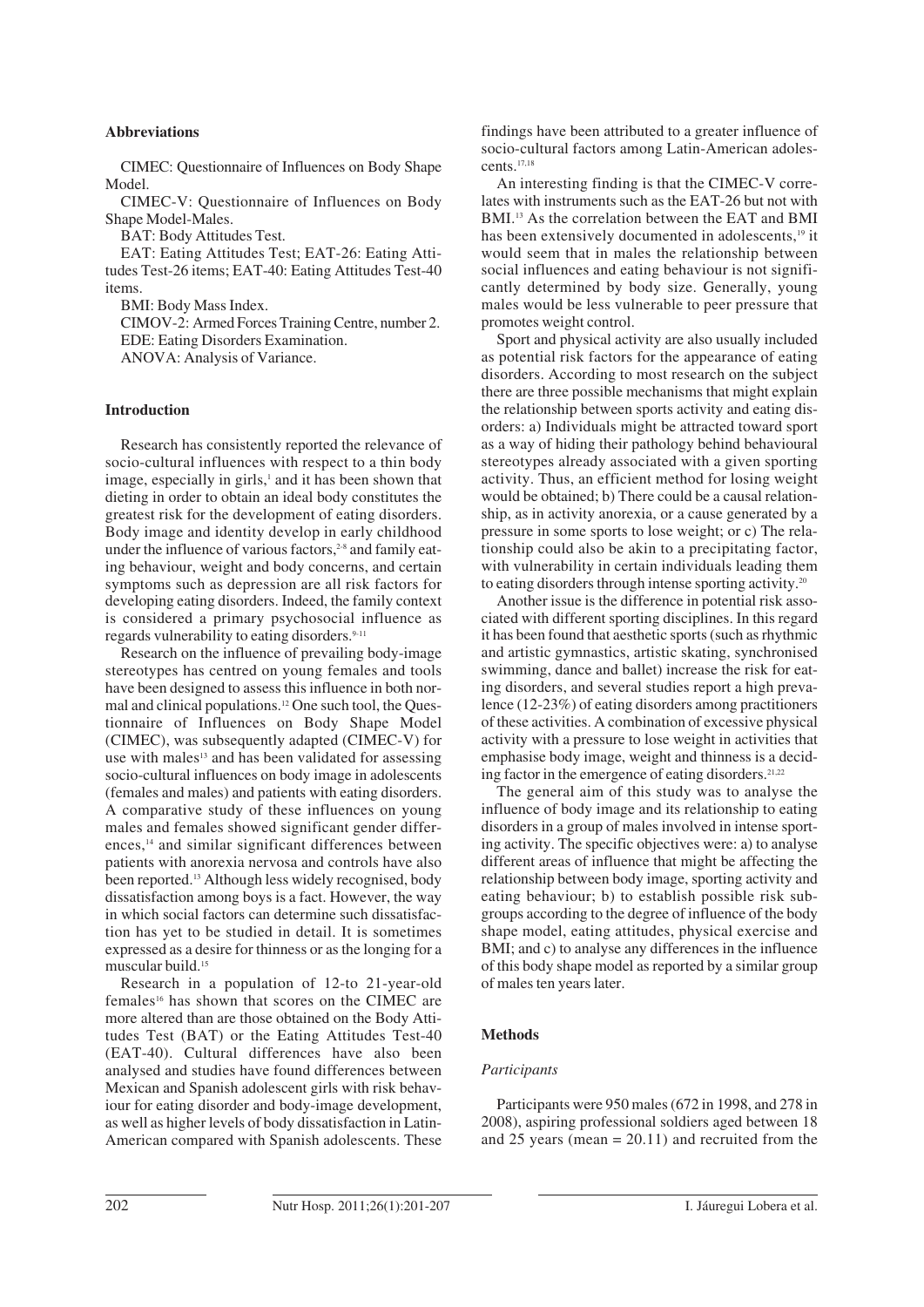Armed Forces Training Centre, number 2 (CIMOV-2) in Camposoto (San Fernando, Cadiz) and the Armed Forces Base in Cadiz. All of them had been declared fit following standard aptitude entry tests, and psychiatric disorder and drug use had been ruled out in all cases.

## *Instruments*

The Questionnaire of Influences on Body Shape Model (CIMEC-V) and the Eating Attitudes Test-40 (EAT-40) were administered, and information about physical exercise was collected using an adapted version of the Eating Disorders Examination (EDE), a semi-structured interview.<sup>23</sup>

The version of the CIMEC-V used has 40 items, each of which has three possible responses *(A great deal, Slightly or Not at all).* The instrument explores the following areas of influence: a) attitudes toward losing weight; b) body-related anxiety; c) interpersonal influences; d) influence of ideal body models; e) family influences; f) influence of friends; g) influence of advertising; h) concerns related to fatness; i) concerns about being thin; and j) influence of social models. In the study in which the original instrument (the CIMEC) was adapted for males the resulting CIMEC-V showed adequate reliability (Cronbach's alpha > 0.70), as well as adequate criterion validity in terms of its correlations with the EAT.

The EAT-40 has 40 items related to eating attitudes which are rated on a six-point Likert scale (from *never to always).* Of these response options, three are scored with 1, 2 or 3 and the rest with 0. The maximum possible score is therefore 120, and a higher score corresponds to greater severity of disorder. The clinical cutoff point is usually considered to be 30. Factors that group together different items are bulimic behaviours, body image with a tendency toward thinness, laxative use or abuse, induced vomiting, restricted eating, eating in secret and perceived social pressure when weight increases. The EAT is the most widely-used self-report questionnaire for detecting disordered eating behaviours and its test-retest reliability ranges between 77% and 95%, with its positive and negative prediction values being 82% and 93%, respectively.

Those parts of the EDE interview that refer to physical exercise assess the number of days on which an individual does physical exercise, the average and proportion of time (in minutes) per day that this individual spends doing that type of exercise (in this case, referring to the last six months), and the type of exercise done. For the present study we also asked about the time spent doing the exercise over the last six months and scored its intensity (again over the last six months) on a 1-4 scale (where  $1 = \text{mild}$  and  $4 = \text{competitive}$ ) level). Finally, we collected anthropometric data (weight and height) in order to calculate the body mass index (BMI); these data came from medical examinations carried out as part of the selection process.

#### *Procedure*

During their time at the Armed Forces Training Centre, number 2 (CIMOV-2) in Camposoto (San Fernando, Cadiz) in 1998, and at the Armed Forces Base in Cadiz in 2008, candidates sat anonymous, aptitude tests in the context of a selection process. Participants gave previous, written informed consent and the permission of the head of the CIMOV-2 was obtained. A total of 961 protocols were originally collected, but 11 of them were rejected because they were incomplete or incorrectly filled out.

#### *Statistical analysis*

In addition to a descriptive analysis, Pearson correlations were used to determine the degree of relationship between the CIMEC-V, BMI and the EAT-40. Specifically, Pearson coefficients were calculated to analyse the relationship between items from different areas of influence on the CIMEC-V and EAT-40 scores, as well as the relationship between time spent on different sporting activities and CIMEC-V scores. To simplify the data when exploring possible groupings, a cluster analysis was carried out using a non-hierarchical method and selecting BMI, the EAT-40, the CIMEC-V and weekly exercise time as variables. The difference between clusters was assessed by means of an analysis of variance (ANOVA) in order to study the validity of the clusters obtained. The differences between the data obtained from 1998 and 2008 were also evaluated via an ANOVA. All statistical analyses were performed using SPSS v.16.

## **Results**

Table I shows the descriptive data from the present study, along with the different correlations (between

**Table I**

|                             | <i>Mean, SD</i> $(n = 950)$ |
|-----------------------------|-----------------------------|
| Age                         | $20.11 \pm 1.76$            |
| <b>BMI</b>                  | $23.69 \pm 3.37$            |
| <b>EAT-40</b>               | $8.78 + 4.67$               |
| CIMEC-V                     | $11.40 \pm 7.75$            |
| <b>Pearson Correlations</b> |                             |
| CIMEC-V/Age                 | $-0.002$                    |
| CIMEC-V/BMI                 | $0.197*$                    |
| CIMEC-V/EAT-40              | $0.227*$                    |

 $*p < 0.01$ .

BMI: Body mass index.

EAT-40: Eating Attitudes Test-40.

CIMEC-V: Questionnaire of Influences on the Body Shape Model-Males.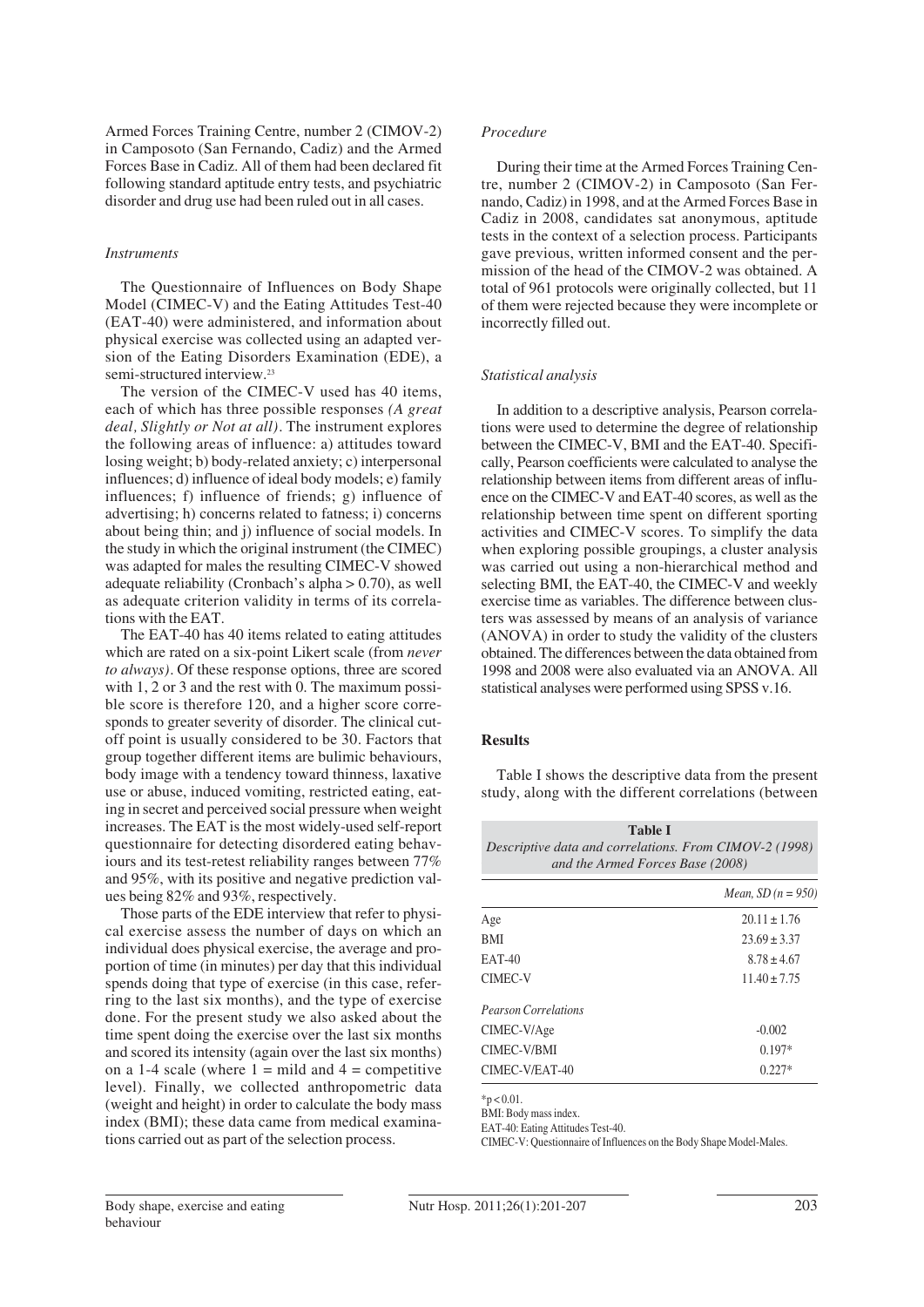| <b>Table II</b><br>Characteristics of clusters 1 and 2 |                          |        |                                    |        |  |  |  |  |
|--------------------------------------------------------|--------------------------|--------|------------------------------------|--------|--|--|--|--|
|                                                        | Cluster 1<br>$(n = 898)$ |        | Cluster <sub>2</sub><br>$(n = 52)$ |        |  |  |  |  |
|                                                        | Mean                     | SD     | Mean                               | SD     |  |  |  |  |
| <b>BMI</b>                                             | 23.35                    | 3.18   | 25.36                              | 3.76   |  |  |  |  |
| <b>EAT-40</b>                                          | 7.33                     | 2.87   | 15.28                              | 5.54   |  |  |  |  |
| <b>CIMEC-V</b>                                         | 9.86                     | 5.71   | 18.22                              | 11.24  |  |  |  |  |
| Exercise/week (minutes)                                | 641.10                   | 485.12 | 704.24                             | 549.17 |  |  |  |  |

BMI: Body mass index.

EAT-40: Eating Attitudes Test-40.

CIMEC-V: Questionnaire of Influences on Body Shape Model-Males.

the CIMEC-V and the EAT-40, and between the CIMEC-V and BMI).

The analysis of the various areas of influence measured by the CIMEC-V (considering  $p < 0.01$ ) showed that for three of them (influence of ideal body model, concerns about being thin and the influence of social models) there was no significant correlation between CIMEC-V items and scores on the EAT-40. With respect to the influence of friends only one item (item 32: *Do you talk to your friends about slimming or slimming products?*) correlated significantly with the EAT- $40$  ( $r = 0.128$ ). Regarding family influence, one item (item 10: *Do you talk to your relatives about slimming or slimming products?*) was again correlated positively with the EAT-40 ( $r = 0.157$ ). In the area of interpersonal influences three of the items showed a significant correlation with the EAT-40 (item 40: *If you are invited to a restaurant or a meal with a group, do you worry about the amount of food you may feel obliged to eat?* r = 0.240; item 19: *Are you interested in conversations or comments related to weight, calories, figure, etc.?* r = 0.158; and item 34: *Do you think that young people are more popular if they are thin?* r = 0.115). Finally, in those areas related to weight-loss behaviour, body anxiety, the influence of advertising and concerns about being fat, all the items showed significant correlations with the EAT-40  $(r = 0.109 - 0.274)$ .

With respect to sport, participants spent an average of 1.63 hours a day (SD 1.30, range 0.49-2.47) over the last six months, with a mean intensity score during that period of 2.24 (SD 0.95). The mean length of time practising some kind of exercise (independently of the present amount of time spent and the intensity) was 6.37 (SD 4.20) years. Neither the amount of time spent per week on exercise, nor its intensity, nor the number of years engaged in exercise were significantly correlated with scores on the CIMEC-V or EAT-40. However, there was a positive and significant correlation  $(p < 0.01)$  between weekly exercise time and exercise intensity  $(r = 0.126)$ , between weekly exercise time and years spent exercising  $(r = 0.130)$ , and between exercise intensity and years spent exercising  $(r = 0.330)$ . Correlations between the amount of time spent on dif-

| <b>Table III</b><br>Differences in BMI, amount of exercise and scores<br>on the EAT-40, 1998-2008 |                                                      |                                                                         |  |  |  |
|---------------------------------------------------------------------------------------------------|------------------------------------------------------|-------------------------------------------------------------------------|--|--|--|
|                                                                                                   | 1998                                                 | 2008                                                                    |  |  |  |
| BMI                                                                                               | 23.73(3.25)                                          | $24.26 \pm 2.71*$                                                       |  |  |  |
| Exercise (hours/day)<br>Jogging (hours/week)<br>Gymnasium (hours/week)<br>Soccer (hours/week)     | 1.63(1.30)<br>1.22(1.12)<br>0.85(0.57)<br>2.17(1.02) | $1.43(1.19)$ *<br>$1.53(1.26)^{*}$<br>$1.80(1.70)$ **<br>$1.70(0.97)$ * |  |  |  |
| <b>EAT-40</b><br>I exercise a lot in order to burn calories                                       | 0.58(0.22)                                           | $0.91(0.43)$ **                                                         |  |  |  |

ferent activities and scores on the CIMEC-V were only significant in the case of gym-based exercise  $(r =$ 0.248;  $p < 0.01$ ). A total of 21 items were positively correlated with this form of exercise. These items belonged to all CIMEC-V areas except those relating to the influence of family and ideal body models.

*I* control myself at mealtimes 0.84 (0.62) 1.37 (1.11)\*\*

The cluster analysis revealed a better solution when participants were grouped into two clusters. The first group included 898 individuals (94.52%) and the second 52 (5.47%). The characteristics of the two groups are shown in table II. The ANOVA confirmed the validity of these clusters, with significant differences in three of the four variables considered: BMI: F = 13.59, p < 0.01; EAT-40: F = 446.50, p < 0.01; and CIMEC-V:  $F = 134.08$ ,  $p < 0.01$ . As the ANOVA results show, the CIMEC-V and EAT-40 account for the largest proportion of these differences. The number of hours spent exercising per week was not significantly different between the groups, even though the second group dedicated more time to physical activity.

The comparative study of data obtained in 1998 and 2008 revealed significant changes for some variables (tables III and IV). BMI was significantly higher in 2008 (24.26  $\pm$  2.71) compared to 1998 (23.73  $\pm$  3.25)  $(F = 5.55; p < 0.05)$ . However, there were no significant differences between 1998 and 2008 in the overall scores on the EAT-40 (8.78  $\pm$  4.67 and 8.94  $\pm$  4.28, respectively) or CIMEC-V (11.40  $\pm$  7.74 and 12.39  $\pm$ 7.69, respectively). As regards the amount of exercise, fewer hours were spent per day in 2008 (1.43  $\pm$  1.19) than in 1998  $(1.63 \pm 1.30)$  (F = 4.07; p < 0.05). With respect to different forms of activity the number of hours spent per week on jogging was greater in 2008 than in 1998 (1.53  $\pm$  1.26 *vs.* 1.22  $\pm$  1.12; F = 4.00; p < 0.05). There was also a difference in the number of weekly hours spent on gym-based exercise (except for running), which was again greater in 2008 compared to 1998  $(1.80 \pm 1.70 \text{ vs. } 0.85 \pm 0.57; F = 27.11; p < 0.01)$ . The only activity on which less time was spent in 2008 was soccer (2.17 ± 1.02 weekly hours in 1998 *vs.* 1.70  $\pm$  0.97 in 2008; F = 4.27; p < 0.05). There were no significant differences for the other activities.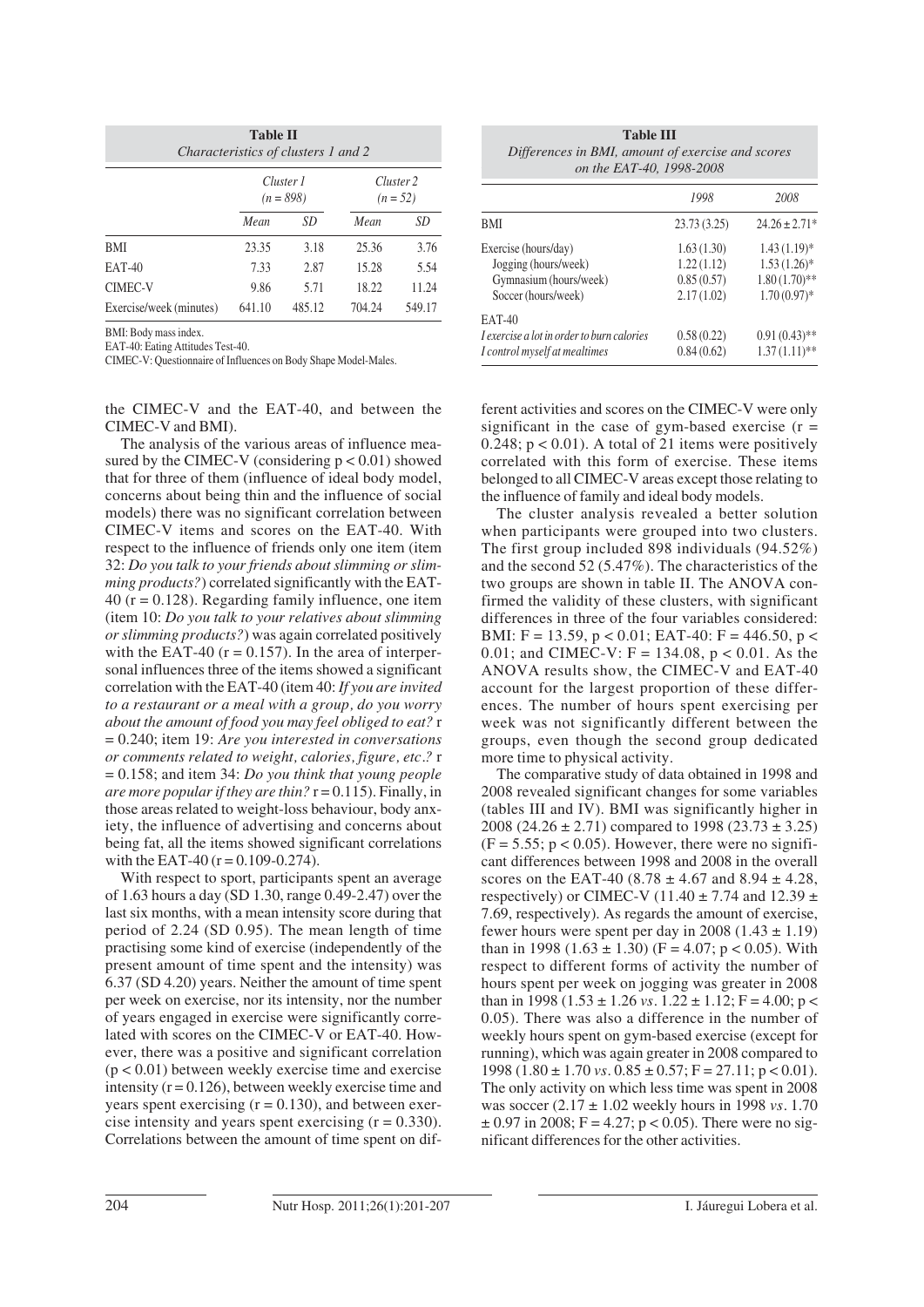|                                                                                                      | 1998       | 2008           |
|------------------------------------------------------------------------------------------------------|------------|----------------|
| Influence of friends                                                                                 |            |                |
| Item 2. Have any of your friends or schoolmates dieted in the past or are dieting now?               | 0.58(0.12) | $0.91(0.23)*$  |
| Item 7. Is weight or body image a usual topic of conversation among your friends and schoolmates?    | 0.50(0.32) | $0.64(0.42)$ * |
| Item 27. Are any of your friends or schoolmates worried or anxious about their weight or body shape? | 0.40(0.15) | $0.60(0.38)$ * |
| Item 30. Do any of your friends or schoolmates take physical exercise in order to slim?              | 0.58(0.26) | $0.78(0.21)$ * |
| Item 32. Do you talk to your friends about slimming or slimming products?                            | 0.10(0.05) | $0.28(0.09)*$  |
| Influence of advertising                                                                             |            |                |
| Item 21. Do adverts about slimming make you anxious?                                                 | 0.29(0.12) | $0.17(0.07)^*$ |
| Item 35. Do you remember any slogans, images or jingles from adverts for slimming products?          | 0.26(0.19) | $0.11(0.09)*$  |
| Behaviours aimed at weight loss                                                                      |            |                |
| Item 13. Have you ever gone on a diet?                                                               | 0.14(0.11) | $0.37(0.16)$ * |
| Item 22. Have you ever done any physical exercise with the intention of losing weight?               | 0.26(0.15) | $0.48(0.21)$ * |

**Table IV** *Differences in CIMEC-V scores, 1998-2008*

 $* p < 0.01$ .

The analysis of the different items on the EAT-40 and CIMEC-V also revealed some significant differences between the two time points. For example, the mean score on item 16 of the EAT-40 (*I exercise a lot in order to burn calories)* was 0.58 in 1998 and 0.91 in 2008 (F =  $45.88$ ; p < 0.01), while the scores on item 32 *(I control myself at mealtimes)* were 0.84 and 1.37 in 1998 and 2008, respectively  $(F = 39.51; p < 0.01)$ . With respect to the CIMEC-V, significant differences were found for items 2, 7, 13, 21, 22, 27, 30, 32 and 35.

In relation to the usual cut-off points for the instruments used (EAT  $\geq$  30 and CIMEC-V  $>$  23 or  $>$  24) five positive cases were identified by the EAT in 1998 (0.74%), compared with only one case in 2008 (0.36%). In the case of the CIMEC-V for 1998 there were 53 cases above the cut-off point when this was situated at 23 (7.89%), and 44 cases if set at 24 (6.58%). The corresponding figures for 2008 were 24 cases scoring above 23 (8.63%) and 18 cases above 24 (6.47%).

## **Discussion**

The previous study of reference that administered the CIMEC-V to Spanish males was that of Toro et al.13 However, the results of this and the present study are difficult to compare due to differences in the age of the sample and one of the instruments used (the EAT-40 here and the EAT-26 in the study by Toro et al.). However, although this prevents statistical inferences from being made it is worthwhile noting a number of comparative aspects. All the mean CIMEC-V scores in the present research were lower than those obtained by Toro et al., except for those on items 30, 33 and 38 (item 30: *Do any of your friends or schoolmates take physical exercise in order to slim?*; item 33: *Have you*

*ever taken physical exercise in order to build up your body and your muscles?*; item 38: *Do you have any friends or schoolmates who are currently taking physical activity to build up their body and their muscles, or any who have done so recently?).* 

As regards the EAT-40, and using the standard cutoff point for studies in community samples ( $\geq 30$ ), the results of the present study are similar to previous findings. Previous research with males has reported prevalence rates for eating disorders of between 0.6 and 3.2% (24-26) in younger age samples (below 20 years old). With respect to total scores on the CIMEC-V we found 53 cases in 1998 and 24 cases in 2008 above the cut-off point when this was situated at 23 (7.89% and 8.63%, respectively), and 44 (1998) and 18 cases (2008) when the cut-off was set at 24 (6.58% and 6.47%, respectively). These figures are considerably lower than those reported by research with younger samples<sup>27</sup>

The present analysis only revealed three CIMEC-V items on which our sample scored higher than that of Toro et al., and all these items refer to present or past direct practice of physical exercise. Another significant finding is the fact that the prevalence of cases above the cut-off point of the EAT-40 is lower in the present sample than at younger ages. Age also seems to be a factor to take into account when considering the relationship between CIMEC-V scores and BMI. At younger ages this relationship appears not to exist (it was not reported by Toro et al. between the CIMEC-V and the EAT-26), and we can therefore conclude that body size seems not to mediate between social influences and eating behaviour. However, in the present study the relationship between the CIMEC-V and BMI was significant, so body size may well play a relevant role in mediating between social influences and eating behav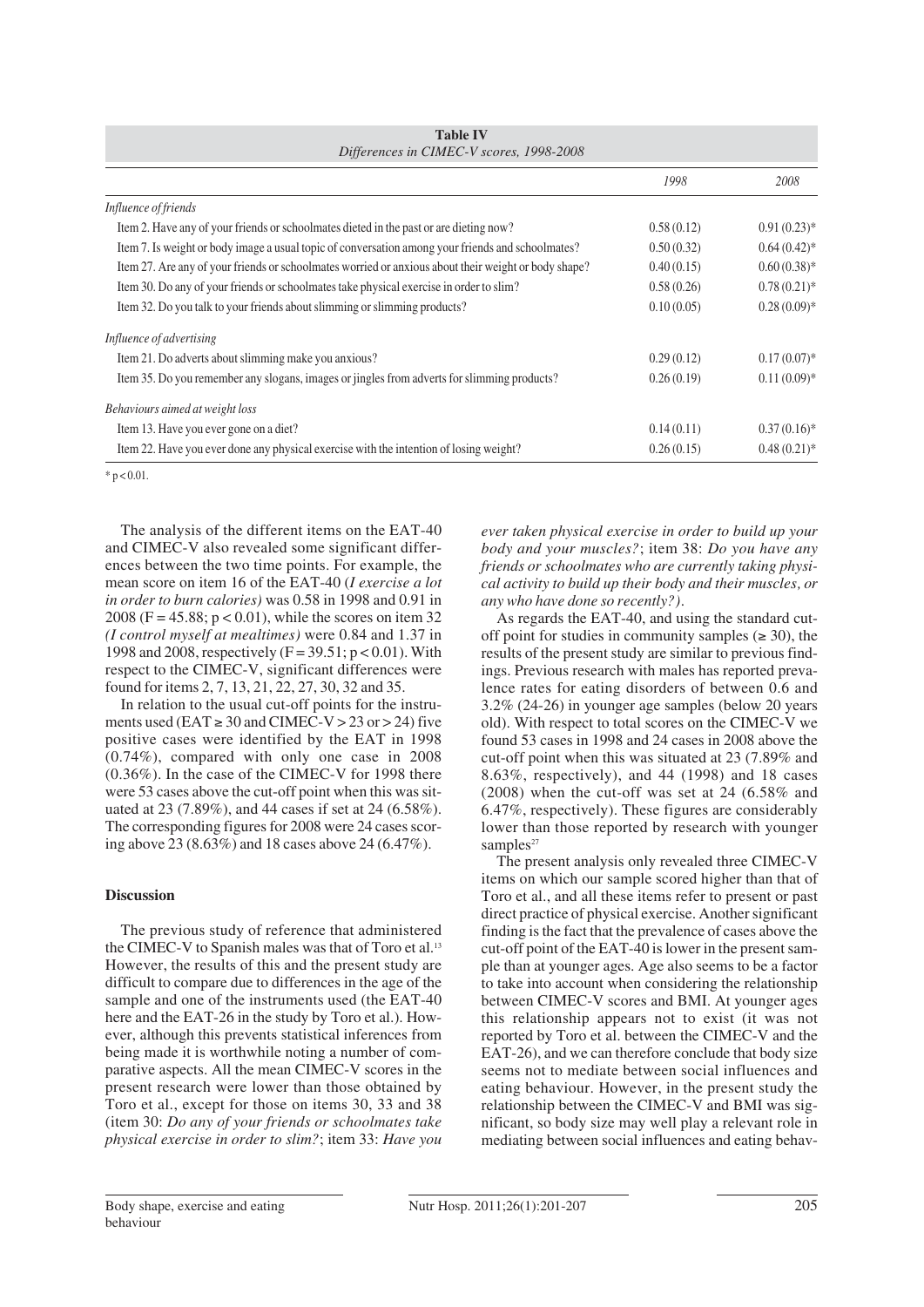iour. These influences were found in the family environment, relationships with friends and as regards advertising,28-30 and they could modify eating behaviour through an effect on body shape. In fact, social pressure seems, to varying degrees, to have a negative influence on an individual's perception of body volume.31,32 This mediation is clearly shown in the group of individuals that comprise cluster 2, whose mean BMI exceeds the upper limit for normality. This group scored higher on both the CIMEC-V and the EAT-40 than did the group forming cluster 1, so the former must be considered a higher risk. Individuals in cluster 2 also dedicated more time to physical activity.

Taking into account the correlations observed in males with the age and physical activity considered here, it does not seem that social and ideal body models or the desire to lose weight would lead to the emergence of eating disorders. It appears that the strongest influence (from family and friends) is centred on conversations about weight-loss products and activities, and that these behaviours are largely determined by practices geared toward weight loss, body-related anxiety, advertisements and concerns about being fat. Changes over the last ten years appear to indicate a progressively greater influence of friends, and slightly less influence of family and advertising. The other noteworthy finding concerns the rise in attitudes or behaviours whose aim is weight loss.

It should also be noted that gym-based exercise was the only sporting activity that was positively correlated with a greater influence of the body shape model. It may be that today's gym environments, more than any other place, gather together the risk factors previously mentioned by other authors<sup>33</sup> in relation to the practice of sport: social influence, performance anxiety, performance self-assessment and concern for the body (with an excessive concern for body volume). Alongside gym-based exercise there also appears to have been an increase in the frequency of jogging. This is relevant since gym-based exercise and jogging are among the most common activities (together with hyperactivity in everyday activities) engaged in by anorexic patients at the outset of their disorder, and constituent one of its determining factors.34

Another aspect of note in the CIMEC-V data is that concern about being thin was not shown to be a significant aspect, although concern about being fat was. In males of the age considered here, it seems that the influence of physical activity (one's own or others') or the concern about being fat become more determinant of eating behaviours than do other elements such as the desire to be thin or the influence of ideal body shape models. However, the data are somewhat contradictory, since conversations about weight-loss activities or products (with family or friends), along with an influence of advertisements, also seem to affect eating behaviour. As some authors have pointed out<sup>16</sup> there could be a different ideal body model in males and females, with certain contradictions in males who, although they are susceptible to messages about thinness, seem to pursue a more muscular body. At all events, recent studies have also shown a general rise in risk behaviours associated with eating disorders among males.<sup>35</sup>

## *Limitations*

Given that the present sample comprised older males than those studied in previous research, and whose physical activity was specifically geared toward joining the army, it would be advisable to study a male sample of similar age but with the regular physical activity level of the general population.

Likewise, the degree of risk caused by an increase in male BMI needs to be determined in order to prevent those risk behaviours which are typical of eating disorders from happening as a result of greater social pressure on men of greater weight. However, it would be necessary to differentiate, at least among males, between the concepts of "greater weight" and "greater volume", given that the basis of male body dissatisfaction is often the desire for greater muscle mass.

#### **References**

- 1. Garfinkel PE, Garner DM. Anorexia nervosa: A multidimensional perspective. New York, Brunner/Mazel; 1982.
- 2. Crisp AH. The psychopathology of anorexia nervosa: Getting the 'heat' out of the system. In: Stunkard AJ, Stellar E, eds. Eating and its disorders. New York, Raven; 1984. Pp. 209-234.
- 3. Ackard D, Peterson C. Association between puberty and disordered eating, body image, and other psychological variables. *Int J Eat Disord* 2001; 29: 187-194.
- 4. Huon G, Walter G. Initiation of dieting among adolescent females. *Int J Eat Disord* 2001; 28: 226-230.
- 5. Stice E, Maxfield J, Wells T. Adverse effects of social pressure to be thin on young women: An experimental investigation of the effects of 'fat talk'. *Int J Eat Disord* 2003; 34: 108-117.
- 6. Toro J, Cervera M, Pérez P. Body shape, publicity and anorexia nervosa. *Soc Psychiatry Psychiatr Epidemiol* 1988; 23: 132- 136.
- 7. Utter J, Neumark-Sztainer D, Wall M, Story M. Reading magazine articles about dieting and associated weight control behaviors among adolescents. *J Adolesc Health* 2003; 32: 78-82.
- 8. Martínez-González MA, Gual P, Lahortiga F, Alonso Y, Irala-Estévez J, Cervera S. Parental factors, mass media influences, and the onset of eating disorders in a prospective populationbased cohort. *Pediatrics* 2003; 111: 315-320.
- 9. Davison KK, Birch LL. Child and parent characteristics as predictors of change in girls' Body Mass Index. *Int J Obes* 2001; 25: 1834-1842.
- 10. Birch LL, Fisher JO. Development of eating behaviors among children and adolescents. *Pediatrics* 1998; 101: 539-549.
- 11. Abramovitz BA, Birch LL: Five-year-old girls' ideas about dieting are predicted by their mothers' dieting. *J Am Diet Assoc* 2000; 100: 1157-1163.
- 12. Toro J, Salamero M, Martínez E. Assessment of sociocultural influences on the aesthetic body shape model in anorexia nervosa. *Acta Psychiatr Scand* 1994; 89: 147-151.
- 13. Toro J, Castro J, Gila A, Pombo C. Assessment of sociocultural influences on the body shape model in adolescent males with anorexia nervosa. *Eur Eat Disord Rev* 2005; 13: 351-359.
- 14. Toro J, Gila A, Castro J, Pombo C, Guete O. Body image, risk factors for eating disorders and sociocultural influences in Spanish adolescents. *Eat Weight Disord* 2005; 10: 91-97.